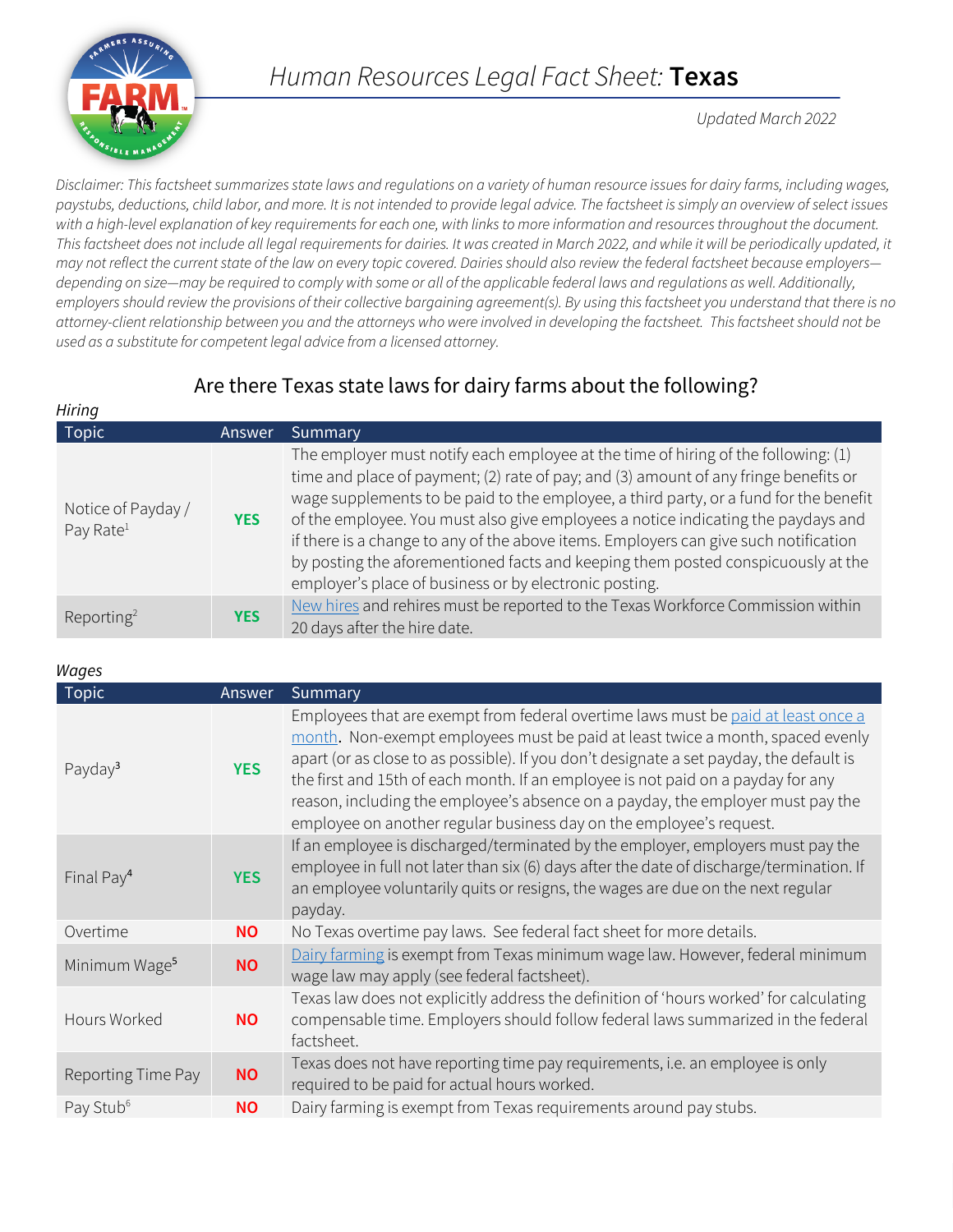

| Taxes and<br>Withholding <sup>7</sup> | YES/<br><b>NO</b> | No personal income tax withholding requirements under state law, but see federal<br>fact sheet for application of federal tax withholding requirements. You must give<br>your employees a statement of taxes withheld, like a federal Form W-2, 1099-MISC or<br>1099-R.<br>You must pay Texas Unemployment Insurance taxes if:<br>You paid cash wages for labor of \$6,250 or more in a quarter in the current or<br>prior calendar year;<br>You employed three or more farm workers for some part of a day in 20 or<br>$\bullet$<br>more weeks of the current or prior calendar year; or,<br>You employ migrant or seasonal labor.<br>$\bullet$<br>Certain family employment is excluded from coverage requirements (i.e. a parent<br>employed by their son/daughter, a person employed by their spouse, or a child<br>under 21 employed by a parent). Unemployment taxes are paid by the employer;<br>they are not taken out of employee pay. You can credit the amount you pay to Texas<br>in calculating how much you owe for federal unemployment taxes. More details. |
|---------------------------------------|-------------------|-----------------------------------------------------------------------------------------------------------------------------------------------------------------------------------------------------------------------------------------------------------------------------------------------------------------------------------------------------------------------------------------------------------------------------------------------------------------------------------------------------------------------------------------------------------------------------------------------------------------------------------------------------------------------------------------------------------------------------------------------------------------------------------------------------------------------------------------------------------------------------------------------------------------------------------------------------------------------------------------------------------------------------------------------------------------------------|
| Deductions <sup>8</sup>               | <b>YES</b>        | Deductions required by law or courts (for ex. tax withholdings) do not require written<br>authorization from the employee. However, other deductions must be both (1)<br>allowed by law; and (2) agreed to in writing. This includes deductions for damage or<br>loss of equipment.<br>Please see: detailed information on Texas pay issues. Refer to the federal fact sheet                                                                                                                                                                                                                                                                                                                                                                                                                                                                                                                                                                                                                                                                                                |
|                                       |                   | for further information on deductions authorized under federal law.<br>Bonuses are not explicitly addressed in Texas wage law. Generally, discretionary                                                                                                                                                                                                                                                                                                                                                                                                                                                                                                                                                                                                                                                                                                                                                                                                                                                                                                                     |
| <b>Bonuses</b>                        | <b>YES</b>        | bonuses would not be considered wages, while nondiscretionary bonuses should be<br>considered wages and protected under wage laws.<br>A nondiscretionary bonus is one where the amount and criteria for getting the bonus<br>are announced in advance. For example, performance goals (like meeting somatic<br>cell count goals) that workers know about in advance. While it may be permissible, it<br>is not recommended to meet your minimum wage requirement through bonuses.                                                                                                                                                                                                                                                                                                                                                                                                                                                                                                                                                                                           |
|                                       |                   | Discretionary bonuses are ones that are not announced in advance, not expected by<br>the employee, and not an incentive for the employee. For example, when the farm<br>reaches a certain financial goal and decides to give all employees a bonus.                                                                                                                                                                                                                                                                                                                                                                                                                                                                                                                                                                                                                                                                                                                                                                                                                         |

| Recordkeeping |
|---------------|
|---------------|

| <b>Topic</b>                           | Answer            | Summary                                                                                                                                               |
|----------------------------------------|-------------------|-------------------------------------------------------------------------------------------------------------------------------------------------------|
| Payroll                                | YES/<br><b>NO</b> | Payroll records are not required under Texas minimum wage or wage payment<br>laws; however there are requirements under Unemployment Insurance below. |
| Personnel File -<br>Access             | <b>NO</b>         | Texas law does not require employers to let employees view their personnel file.                                                                      |
| Unemployment<br>Insurance <sup>9</sup> | <b>YES</b>        | Employers subject to Unemployment Taxes must submit quarterly wage reports.                                                                           |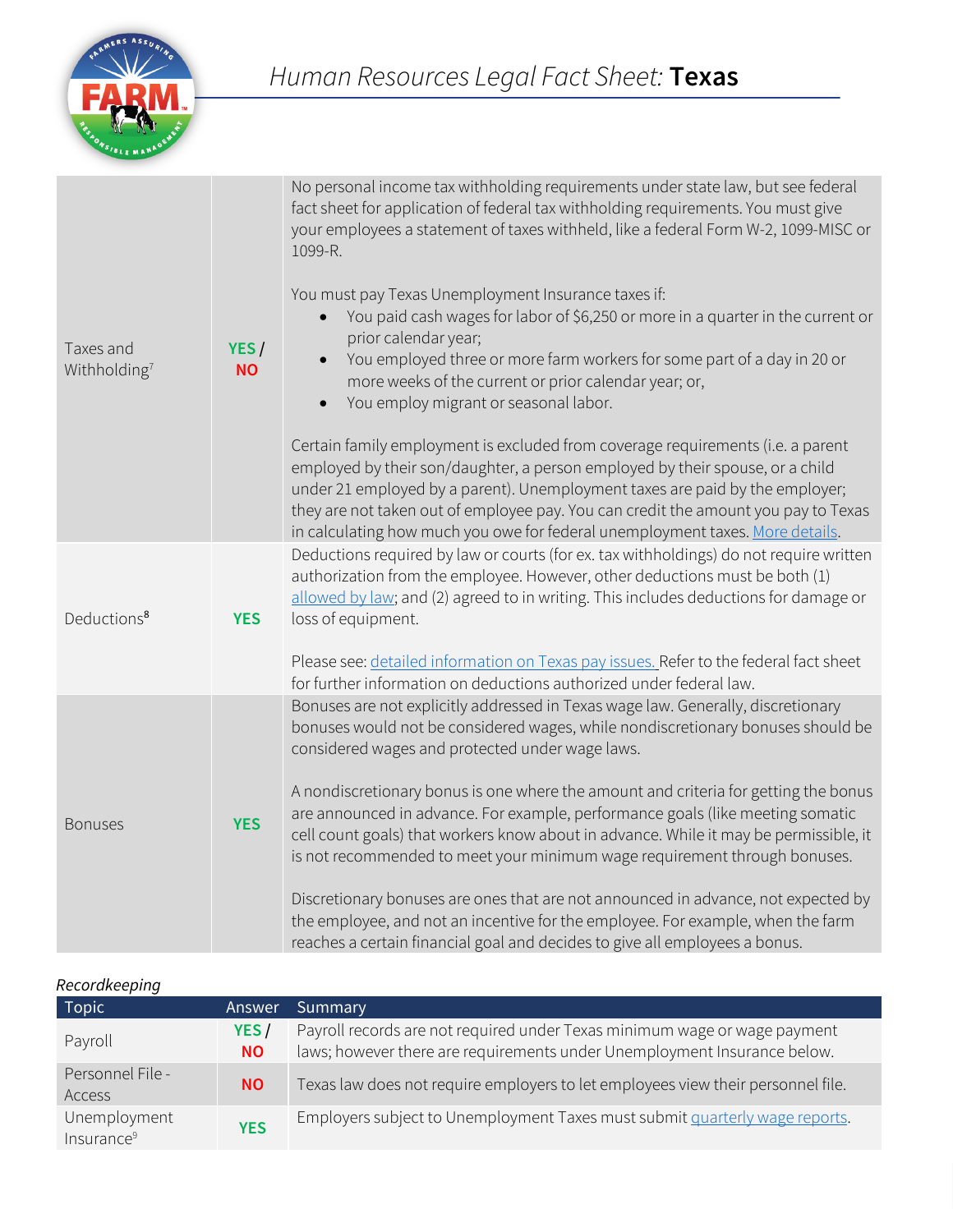|                                        |                   | Whether or not subject to Unemployment Tax contributions, Texas employers must<br>keep wage records for every worker for at least 4 years:<br>The names and correct address of the employing unit<br>The names and address of each branch or division or establishment<br>$\bullet$<br>operated, owned, or maintained by the employment unit<br>The individual's name, address and Social Security number<br>$\bullet$<br>The dates on which the individual performed services for the employing<br>$\bullet$<br>unit and the state or states in which the services were performed<br>For each payroll period: the wages paid, date of payment, any<br>$\bullet$<br>remuneration other than wages<br>Whether during any payroll period the individual worked less than full time,<br>$\bullet$<br>and if so, the hours and dates worked<br>A job description of duties performed (can be for an individual or group of<br>$\bullet$<br>individuals)<br>Employers must also keep records that reflect the ownership and any changes of<br>ownership of the employing unit, the correct address where the headquarters of the<br>employing unit is located, the correct mailing address of the employing unit, and<br>the address where records are available for inspection or audit by representatives of<br>the Tax Department. The records shall show the addresses of owners of the<br>employing unit; or if a corporation or unincorporated organization, the directors,<br>officers, and any individuals on whom subpoenas, legal processes, or citations may<br>be served in Texas.<br>Records must be readily accessible to authorized representatives of the Texas<br>Workforce Commission. If the records are not kept in Texas, the employer must pay |
|----------------------------------------|-------------------|-----------------------------------------------------------------------------------------------------------------------------------------------------------------------------------------------------------------------------------------------------------------------------------------------------------------------------------------------------------------------------------------------------------------------------------------------------------------------------------------------------------------------------------------------------------------------------------------------------------------------------------------------------------------------------------------------------------------------------------------------------------------------------------------------------------------------------------------------------------------------------------------------------------------------------------------------------------------------------------------------------------------------------------------------------------------------------------------------------------------------------------------------------------------------------------------------------------------------------------------------------------------------------------------------------------------------------------------------------------------------------------------------------------------------------------------------------------------------------------------------------------------------------------------------------------------------------------------------------------------------------------------------------------------------------------------------------------------------------------------------------------------|
|                                        |                   | the expenses and costs for the representative to go outside of Texas to inspect or<br>audit the records.                                                                                                                                                                                                                                                                                                                                                                                                                                                                                                                                                                                                                                                                                                                                                                                                                                                                                                                                                                                                                                                                                                                                                                                                                                                                                                                                                                                                                                                                                                                                                                                                                                                        |
| Workers'<br>Compensation <sup>10</sup> | YES/<br><b>NO</b> | Texas does not require an employer to have workers' compensation coverage. An<br>employer who elects to obtain coverage is subject to the requirements in the Texas<br>Workers' Compensation Act. In terms of recordkeeping, those requirements are<br>limited: when requested by the workers' compensation insurance carrier, an<br>employer must fill out an <i>Employer's Wage Statement Form</i> within 30 days.                                                                                                                                                                                                                                                                                                                                                                                                                                                                                                                                                                                                                                                                                                                                                                                                                                                                                                                                                                                                                                                                                                                                                                                                                                                                                                                                            |
| <b>OSHA</b>                            | <b>YES</b>        | Texas is under federal OSHA jurisdiction. See the federal portion of the factsheet for<br>more information.                                                                                                                                                                                                                                                                                                                                                                                                                                                                                                                                                                                                                                                                                                                                                                                                                                                                                                                                                                                                                                                                                                                                                                                                                                                                                                                                                                                                                                                                                                                                                                                                                                                     |
| Federal                                | <b>YES</b>        | There are numerous federal rules about recordkeeping. Employers should review<br>the federal factsheet.                                                                                                                                                                                                                                                                                                                                                                                                                                                                                                                                                                                                                                                                                                                                                                                                                                                                                                                                                                                                                                                                                                                                                                                                                                                                                                                                                                                                                                                                                                                                                                                                                                                         |

## *Working Conditions*

| <b>Topic</b>            |            | Answer Summary                                                                                                                                                                                                                                        |
|-------------------------|------------|-------------------------------------------------------------------------------------------------------------------------------------------------------------------------------------------------------------------------------------------------------|
| Bathrooms <sup>11</sup> | <b>YES</b> | Texas law incorporates the federal Grade A Pasteurized Milk Ordinance. The PMO<br>specifies that dairy farms have one or more toilets that are conveniently located,<br>properly constructed, properly operated, and maintained in a sanitary manner. |
| Working Hours           | <b>NO</b>  | No max hour or day requirements for adults.                                                                                                                                                                                                           |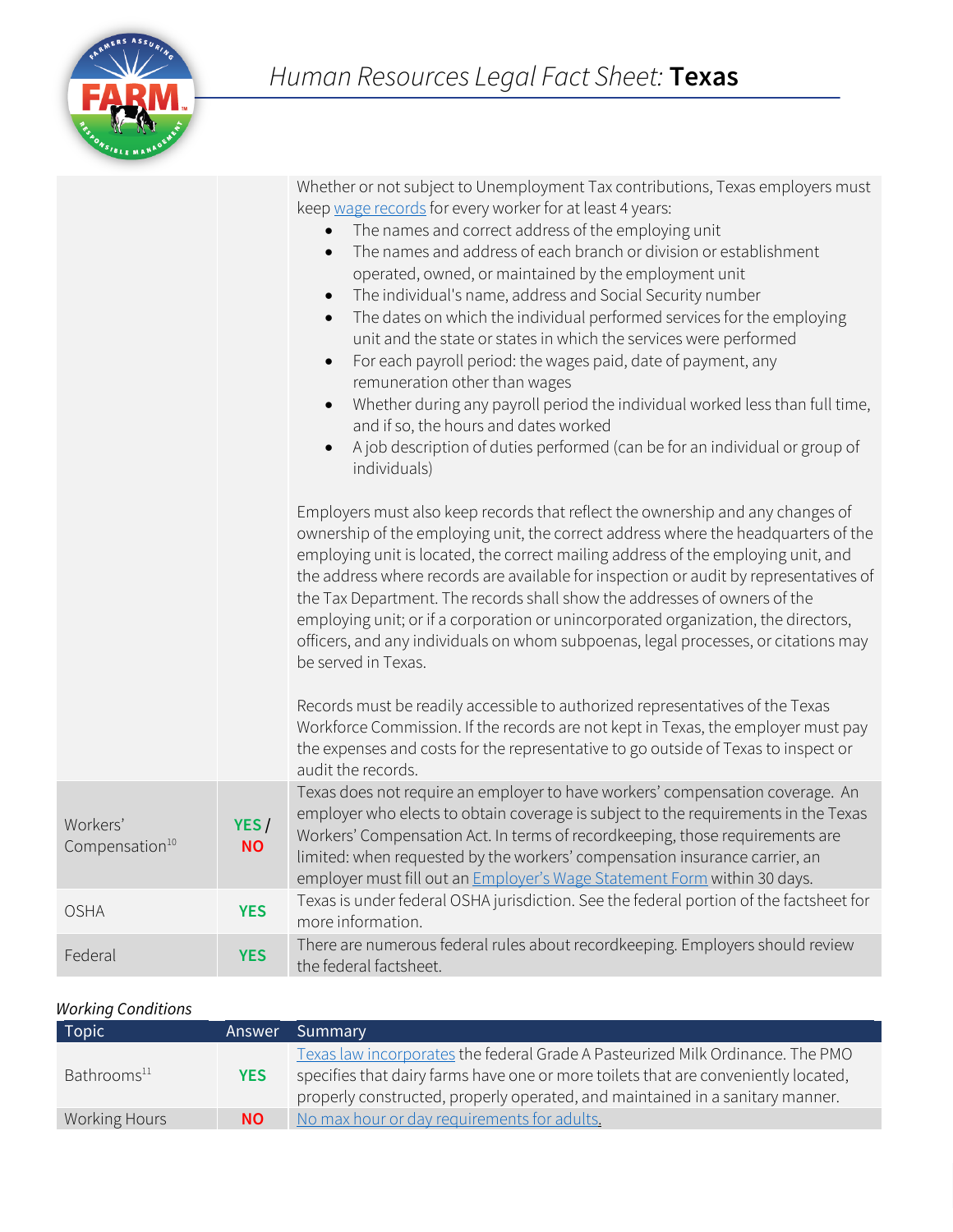

| Rest and Meal<br><b>Breaks</b>                     | <b>NO</b>         | No state law requiring rest or meal breaks. Employers that choose to provide rest<br>and meal breaks must follow the applicable federal rules. Refer to federal fact<br>sheet.                                                                                                                                                                                                                                                                                                                                                                                                                                                                                                                                                                                               |
|----------------------------------------------------|-------------------|------------------------------------------------------------------------------------------------------------------------------------------------------------------------------------------------------------------------------------------------------------------------------------------------------------------------------------------------------------------------------------------------------------------------------------------------------------------------------------------------------------------------------------------------------------------------------------------------------------------------------------------------------------------------------------------------------------------------------------------------------------------------------|
| Labor Relations                                    | <b>NO</b>         | No provision in state law recognizing farm worker rights to organize.                                                                                                                                                                                                                                                                                                                                                                                                                                                                                                                                                                                                                                                                                                        |
| Whistleblower<br>Protection                        | YES/<br><b>NO</b> | Texas law does not provide a general protection for private sector employees in<br>whistleblower cases. However, topic-specific laws (like wage discrimination, wage<br>laws, etc.) may protect employees that report unlawful practices. And specific<br>employee disclosures (for example, OSHA-related violations) are protected from<br>retaliation.                                                                                                                                                                                                                                                                                                                                                                                                                     |
| Paid Vacation or<br>Sick Leave <sup>12</sup>       | <b>NO</b>         | Employers are not required to provide vacation, sick, holiday pay or any pay for<br>hours not worked. But if employers choose to provide them, they need to follow<br>any written agreement or written policy on how these benefits are earned, accrued,<br>used, and paid out.                                                                                                                                                                                                                                                                                                                                                                                                                                                                                              |
| <b>Breaks for Nursing</b><br>Mothers <sup>13</sup> | <b>NO</b>         | No state laws on workplace accommodations for nursing employees. Texas law lets<br>businesses use the term "mother-friendly" if they have policies supporting worksite<br>breastfeeding. Federal rules may apply, refer to the federal factsheet.                                                                                                                                                                                                                                                                                                                                                                                                                                                                                                                            |
| Pregnancy<br>Accommodations <sup>14</sup>          | YES/<br><b>NO</b> | Employers with fifteen or more employees are required to treat female employees<br>affected by pregnancy, childbirth, or a related medical condition the same as other<br>employees not so affected but similar in their ability or inability to work for all<br>purposes related to employment, including in leave and benefit policies. In other<br>words, if duties would be altered for an employee with back pain, duties should be<br>similarly altered for a pregnant employee with back pain.<br>Texas law does not address pregnancy leave for private sector employees.                                                                                                                                                                                            |
| Paid Family and<br>Medical Leave                   | <b>NO</b>         | Texas has not enacted a family and medical leave law that applies to employees in<br>the private sector. Federal law requiring unpaid leave may apply depending on the<br>size of the employer. Employers should refer to the federal factsheet.                                                                                                                                                                                                                                                                                                                                                                                                                                                                                                                             |
| Jury Duty Leave <sup>15</sup>                      | <b>YES</b>        | An employer may not discharge a permanent employee because the employee<br>serves as a juror. However, an employer is not required to pay an employee for time<br>spent responding to a jury summons or serving on a jury.                                                                                                                                                                                                                                                                                                                                                                                                                                                                                                                                                   |
| Crime Victim and<br>Witness Leave <sup>16</sup>    | YES/<br><b>NO</b> | An employer may not discharge, discipline, or penalize in any manner an employee<br>because the employee complies with a valid subpoena to appear in a civil, criminal,<br>legislative, or administrative proceeding. However, Texas law does not otherwise<br>address leave for crime victims or witnesses.                                                                                                                                                                                                                                                                                                                                                                                                                                                                 |
| Military Leave <sup>17</sup>                       | <b>YES</b>        | Members of the state military forces called to active duty or training are entitled to<br>unpaid leave. Returning employee is entitled to reinstatement to the same position<br>with no loss of time, efficiency rating, vacation, or benefits unless employer's<br>circumstances have changed so that reemployment is impossible or unreasonable.<br>Employees called into state active duty or to state training and other duty by the<br>governor, the adjutant general, or another proper authority under the law of this<br>state is entitled to the same benefits and protections provided to persons under<br>federal laws, the Servicemembers Civil Relief Act and the Uniformed Services<br>Employment and Reemployment Rights Act. Refer to the federal factsheet. |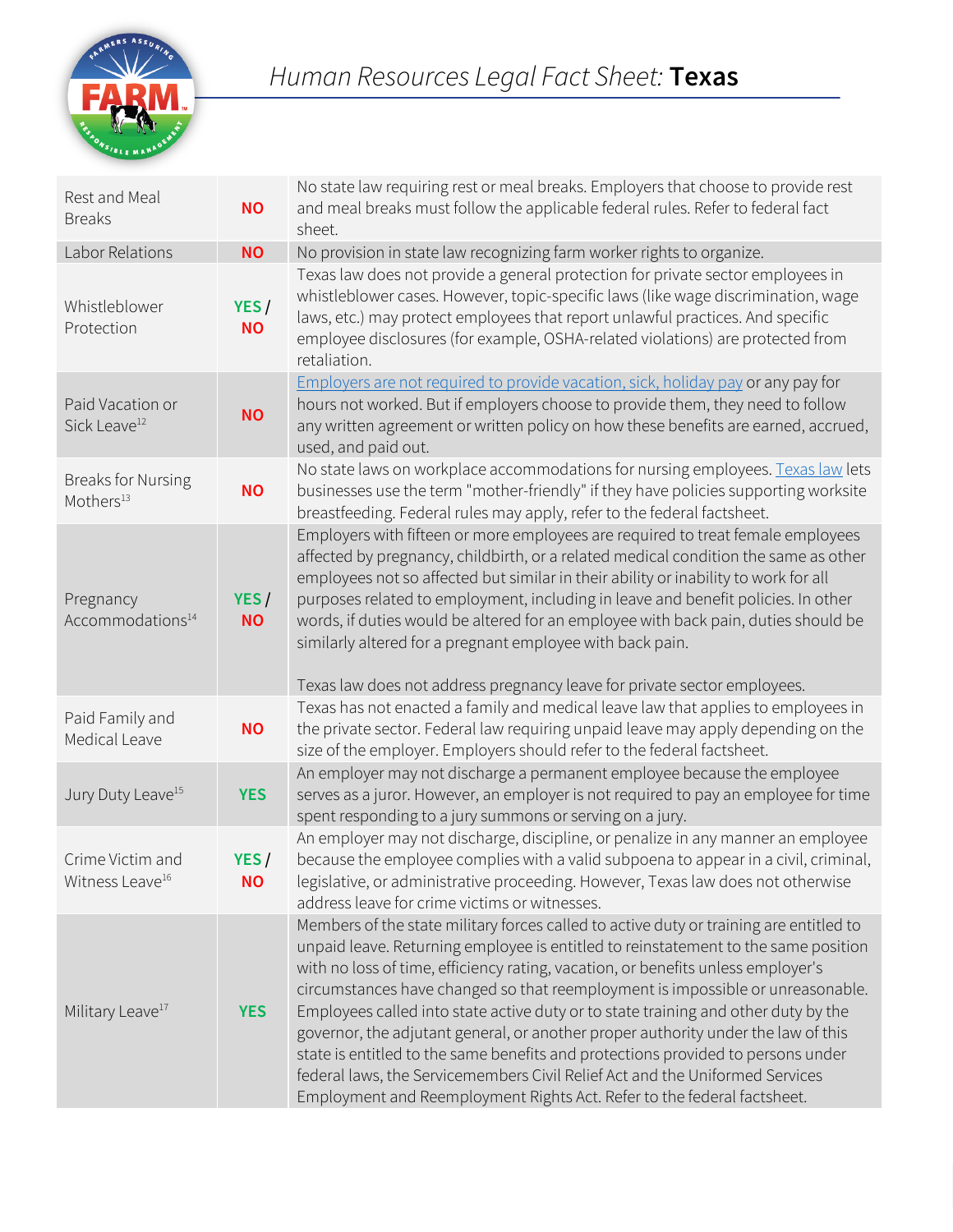

| Voting Leave <sup>18</sup>      | <b>YES</b> | An employee is entitled to take paid time off for voting on election days, unless the<br>employee has at least two consecutive hours to vote outside of the voter's working<br>hours. |
|---------------------------------|------------|---------------------------------------------------------------------------------------------------------------------------------------------------------------------------------------|
| <b>School Activity</b><br>Leave | <b>NO</b>  | Texas law does not address leave for private sector employees to attend a child's<br>school activity.                                                                                 |

## *Human Rights*

| <b>Topic</b>                                    | Answer     | Summary                                                                                                                                                                                                                                                                                                                                                                                                                                                                                                                                                                                                                                                                                                                                                                                                                                                                                                                                                                                                                                                                                                                                                                                                                                                                                                                                                            |
|-------------------------------------------------|------------|--------------------------------------------------------------------------------------------------------------------------------------------------------------------------------------------------------------------------------------------------------------------------------------------------------------------------------------------------------------------------------------------------------------------------------------------------------------------------------------------------------------------------------------------------------------------------------------------------------------------------------------------------------------------------------------------------------------------------------------------------------------------------------------------------------------------------------------------------------------------------------------------------------------------------------------------------------------------------------------------------------------------------------------------------------------------------------------------------------------------------------------------------------------------------------------------------------------------------------------------------------------------------------------------------------------------------------------------------------------------|
| Employment<br>Discrimination <sup>19</sup>      | <b>YES</b> | Texas law prohibits employment discrimination based on race, color, disability,<br>religion, sex, pregnancy, childbirth or related medical conditions, national origin,<br>genetic information, emergency evacuation, or age (40+). Applies to employers with<br>15 or more employees.<br>Employment discrimination means bias in hiring (including during interviews),<br>promotion, compensation, job assignments, firing, pay, and other terms of<br>employment.<br>It is illegal to retaliate against employees for filing or otherwise aiding with a<br>complaint.<br>Texas law prohibits discrimination against employees who leave their place of<br>employment to participate in a general public evacuation ordered under an<br>emergency evacuation order                                                                                                                                                                                                                                                                                                                                                                                                                                                                                                                                                                                                |
| Harassment / Sexual<br>Harassment <sup>20</sup> | <b>YES</b> | Generally sexual harassment is included under employment discrimination. Sexual<br>harassment is unwelcome conduct. It becomes illegal when (1) employees have no<br>choice but to tolerate the harassment if they want to keep their job; (2) it is so<br>severe that a regular person would see it as intimidating, hostile, or abusive.<br>Sexual harassment includes unwelcome sexual advances, requests for sexual favors<br>and verbal or physical conduct of a sexual nature when:<br>Engaging in such conduct is made an implicit or explicit term or condition<br>of employment. Example: A newly hired milker is told that sexual jokes,<br>touching and nude posters are just part of farm life and she should try to<br>ignore it.<br>Acceptance or rejection of such conduct is used as the basis for an<br>employment decision affecting an employee. Example: A manager tells a<br>worker applying for a promotion that the job would be his if he just "treated<br>her right."<br>The conduct interferes with an employee's work or creates an intimidating,<br>$\bullet$<br>hostile or offensive work environment. Example: One worker experiences<br>repeated advances from another asking her for dates or "just to go out for<br>drinks after work." The worker says she isn't interested, but the co-worker<br>won't take 'no' for an answer. |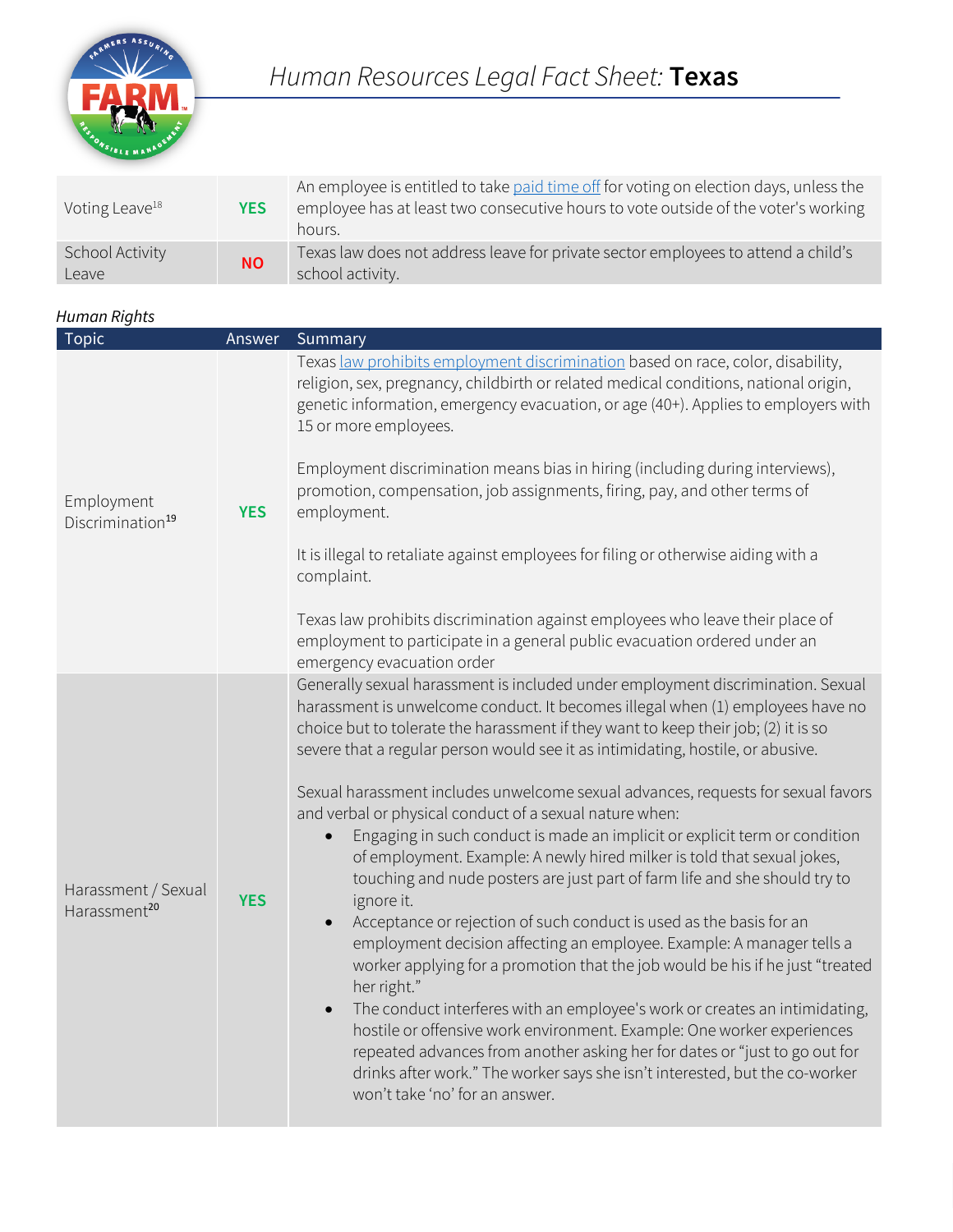

|                            |            | It is illegal to retaliate against employees for filing or otherwise aiding with a<br>complaint.                                                                                                                                                                                                                                                                                                                                                                                                            |
|----------------------------|------------|-------------------------------------------------------------------------------------------------------------------------------------------------------------------------------------------------------------------------------------------------------------------------------------------------------------------------------------------------------------------------------------------------------------------------------------------------------------------------------------------------------------|
| Forced Labor <sup>21</sup> | <b>YES</b> | Human trafficking for forced labor or services is a criminal offense in Texas,<br>including the recruitment, harboring, transportation, provision, or obtaining of a<br>person for labor or services, through the use of force, fraud, or coercion for the<br>purposes of subjection to involuntary servitude, peonage, debt bondage, or slavery.<br>More details.<br>Employers should ensure they are carefully following all visa requirements or work<br>agreements to avoid any inadvertent violations. |

## *Child Labor*

| Topic                     | Answer    | Summary                                                                                                                                                                                                                                                                                                                                                                                 |
|---------------------------|-----------|-----------------------------------------------------------------------------------------------------------------------------------------------------------------------------------------------------------------------------------------------------------------------------------------------------------------------------------------------------------------------------------------|
| Child Labor <sup>22</sup> | <b>NO</b> | Texas child labor laws do not apply for children employed or supervised by their<br>parent or guardian OR minors working in agriculture during a period not legally<br>required to be attending school. More details.<br>Employers are encouraged to review the federal laws found in the federal factsheet,<br>including rules on prohibited and restricted hazardous work for minors. |
|                           |           |                                                                                                                                                                                                                                                                                                                                                                                         |

| <b>Health and Safety</b>              |                   |                                                                                                                                                                                                                                                                                                                                                                                                                                                              |  |
|---------------------------------------|-------------------|--------------------------------------------------------------------------------------------------------------------------------------------------------------------------------------------------------------------------------------------------------------------------------------------------------------------------------------------------------------------------------------------------------------------------------------------------------------|--|
| Topic                                 | Answer            | Summary                                                                                                                                                                                                                                                                                                                                                                                                                                                      |  |
| <b>OSHA</b>                           | <b>YES</b>        | Texas is under federal OSHA jurisdiction. See the federal portion of the factsheet for<br>more information.                                                                                                                                                                                                                                                                                                                                                  |  |
| Workers<br>Compensation <sup>23</sup> |                   | Farms in Texas are generally not required to have worker's compensation coverage.<br>However, worker's compensation coverage does apply to migrant and seasonal<br>workers meeting certain conditions (see pages 139-142).                                                                                                                                                                                                                                   |  |
|                                       | YES/<br><b>NO</b> | While some agricultural employers may be exempt, it is it is good practice to obtain<br>coverage. The cost of workers' compensation coverage is often less than expenses<br>that may result from directly paying for medical costs or handling legal costs that<br>arise when a non-covered employee is injured.                                                                                                                                             |  |
|                                       |                   | Employers that do not have workers' compensation coverage and have five (5) or<br>more employees must still report fatalities and some illnesses or injuries to the<br>Division of Workers' Compensation: deaths, injuries/illnesses that result in more<br>than one day of lost work, and occupational diseases that employers know about.<br>The report has to be filed by the $7th$ of the month following the month when the<br>injury/illness occurred. |  |
|                                       |                   | If you buy worker's compensation coverage, you must let employees know about it<br>and post written notices about coverage and employee rights. You must file a First<br>Report of Injury (FROI) form within 8 days to the insurance carrier for workplace<br>fatalities, occupational diseases that you know about, and any injuries resulting in a                                                                                                         |  |